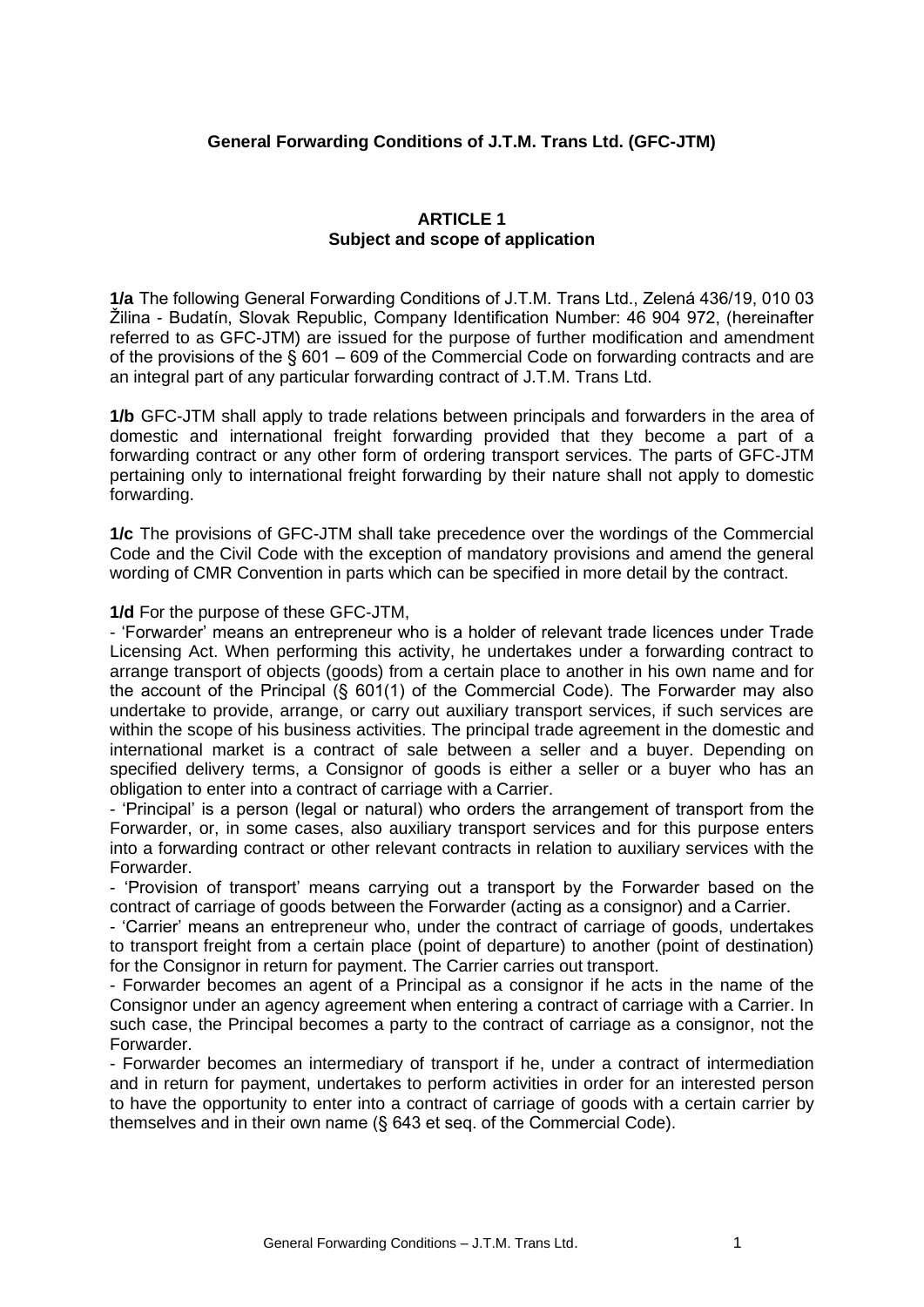## **ARTICLE 2 Conclusion, establishment, and the form of a forwarding contract**

**2/a** Rights and obligations of the Forwarder arise primarily from a valid forwarding contract. Under a forwarding contract, the Forwarder undertakes to arrange transport of objects from a certain place to another in his own name and for the account of the Principal and the Principal undertakes to pay a reward to the Forwarder (§ 601(1) of the Commercial Code).

**2/b** Conclusion and establishment of a forwarding contract is governed by the provisions of § 43-51 of the Civil Code and § 269-275 of the Commercial Code. The establishment of a forwarding contract requires timely and unconditional acceptance of a draft contract. Adoption of a draft that contains amendments, reservations, restrictions, or other modifications will be seen as rejection of the draft and considered a new draft which needs to be accepted in order to establish a contract. Proposal referred to as 'forwarding order' or 'order of forwarding services' will be also considered a draft contract. The draft contract needs to be specific and targeted. Services to be provided by the Forwarder need to be clearly defined, especially as to the arrangement of a particular transport operation.

**2/c** Under GFC-JTM, written form is required for a forwarding contract to be valid unless otherwise agreed by both parties. It is necessary to maintain written form when performing actions establishing a contract, i.e. draft contract and its acceptance. Written form means writing a contract on a document that constitutes a unified technical unit, statements of parties by exchange of documents, correspondence, telegraph and telex messages, telefax, electronic means of communication. Silence or inactivity of the addressee of the draft does not in itself constitute the acceptance of the proposal.

# **ARTICLE 3**

# **Forwarding order**

# **Legal nature and function:**

**3/a** Forwarding order may constitute a draft of a forwarding contract submitted by the Principal to the Forwarder. By accepting it unconditionally, a forwarding contract is established.

**3/b** Forwarding order issued by the Principal at the request of the Forwarder for the purpose of confirmation of the existence and contents of an already concluded forwarding contract, which was not made in writing, shall be applicable if parties waived their requirement of a written form of statement (§ 601(2) of the Commercial Code).

# **ARTICLE 4**

# **Cooperation between the parties to a forwarding contract**

**4/a** The Principal and the Forwarder are obliged to cooperate closely during the performance of a forwarding contract. They must fulfil their obligations under this contract duly and on time.

**4/b** If the Principal is in delay with fulfilling his obligations, the Forwarder will not be considered in delay in relation to him, and vice versa.

**4/c** The Forwarder who is obliged to fulfil his obligations in advance (to enter into a contract with a Carrier) is entitled to deny such fulfillment until mutual fulfilment is provided or ensured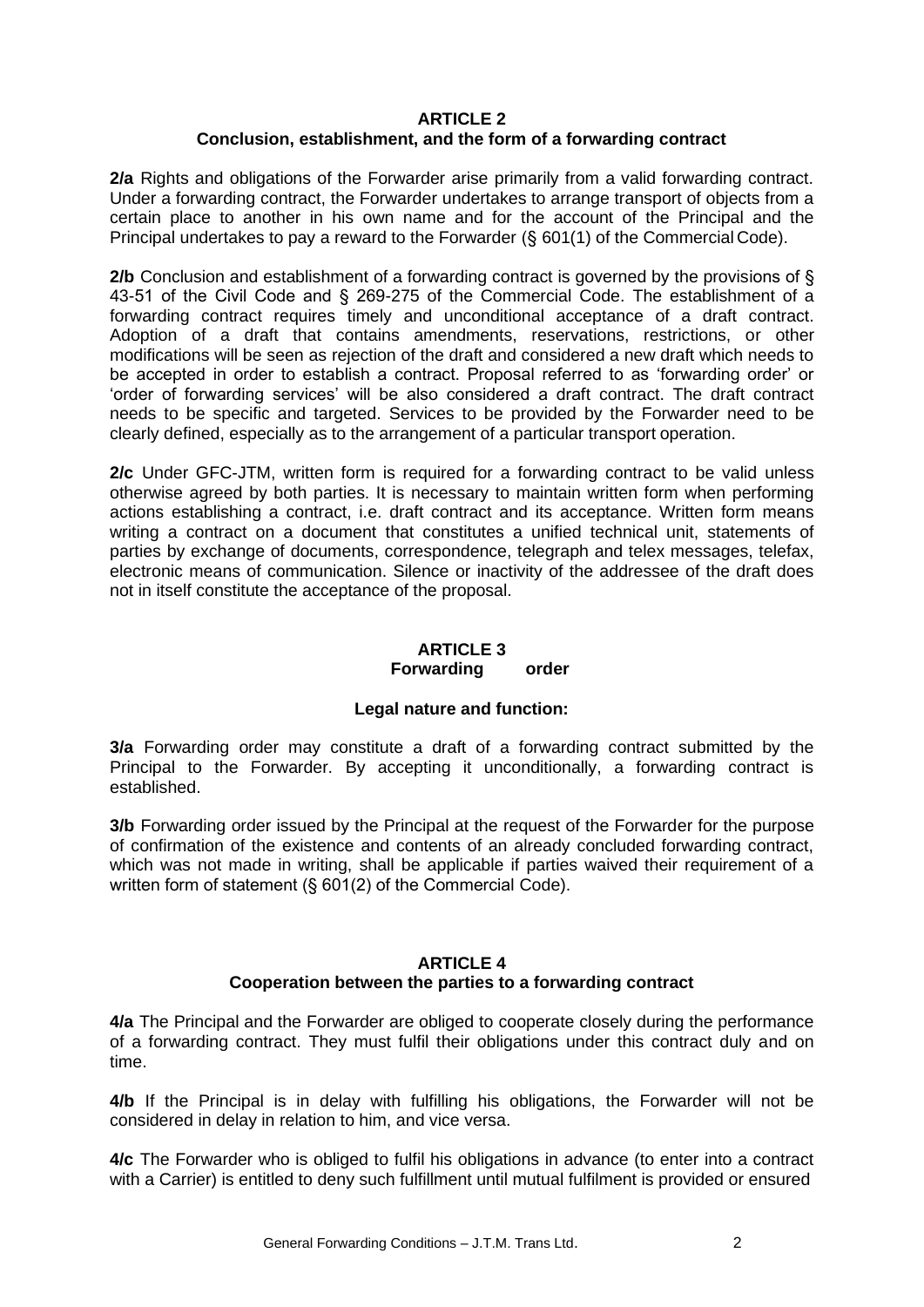(payment of reward) if fulfillment of the Principal is jeopardized by circumstances unknown to him at the time of concluding a contract.

## **ARTICLE 5 Basic rights and obligations of the Forwarder**

**5/a** The Forwarder is obliged:

**5.1/a** to arrange agreed transport of objects from a specified point of departure to a specified point of destination in his own name and for the account of the Principal; at the request of the Principal; he is obliged to provide an acknowledgement of receipt of a consignment, the transport of which he is to provide;

**5.1/b** to accept the consignment of goods from the Carrier in the station or port of destination, and also to accept a consignment in storage from a storekeeper if entrusted with such tasks under a forwarding contract;

**5.1/c** to perform his obligations under a forwarding contract with professional care and make sure to provide quality and cost-effective services in order to satisfy the interests of the Principal;

**5.1/d** to comply with the instructions of the Principal within a forwarding contract and to take care to protect the interests of the Principal when doing so, which, in particular, implies:

- an obligation to notify the Principal of an obvious incorrectness of his instructions;

- taking action without such instructions if there is a risk of a delay so as to protect the best interests of the Principal to the greatest possible extent (if he is aware of them).

**5.1/e** take a proper care of objects (goods) entrusted to him by the Principal as well as objects that he accepted on behalf of the Principal or cash that he collected on delivery or otherwise for the Principal;

**5.1/f** to determine or ensure control of the quantity of goods handed over to the Carrier or accepted from the Carrier, however, only if agreed with the Principal;

**5.1/g** to insure a consignment of goods against risks during transport if agreed in a forwarding contract; an insurance contract shall be entered into by the Forwarder either in his own name or in the name of the Principal and for the account of the Principal;

**5.1/h** to report any impending or already existing damage to the consignment to the Principal without delay after discovering it;

**5.1 /i** to archive documents obtained during the performance of a forwarding contract for the needs of the Principal within a reasonable or agreed period of time and to maintain secrecy with regard to them.

**5/b** The Forwarder is entitled:

**5.2 /a** to require a written order to arrange transport (forwarding order) if a contract was not made in writing (§ 601(2) of the Commercial Code);

**5.2/b** to arrange transport, including the choice of transport method and a carrier, unless otherwise agreed;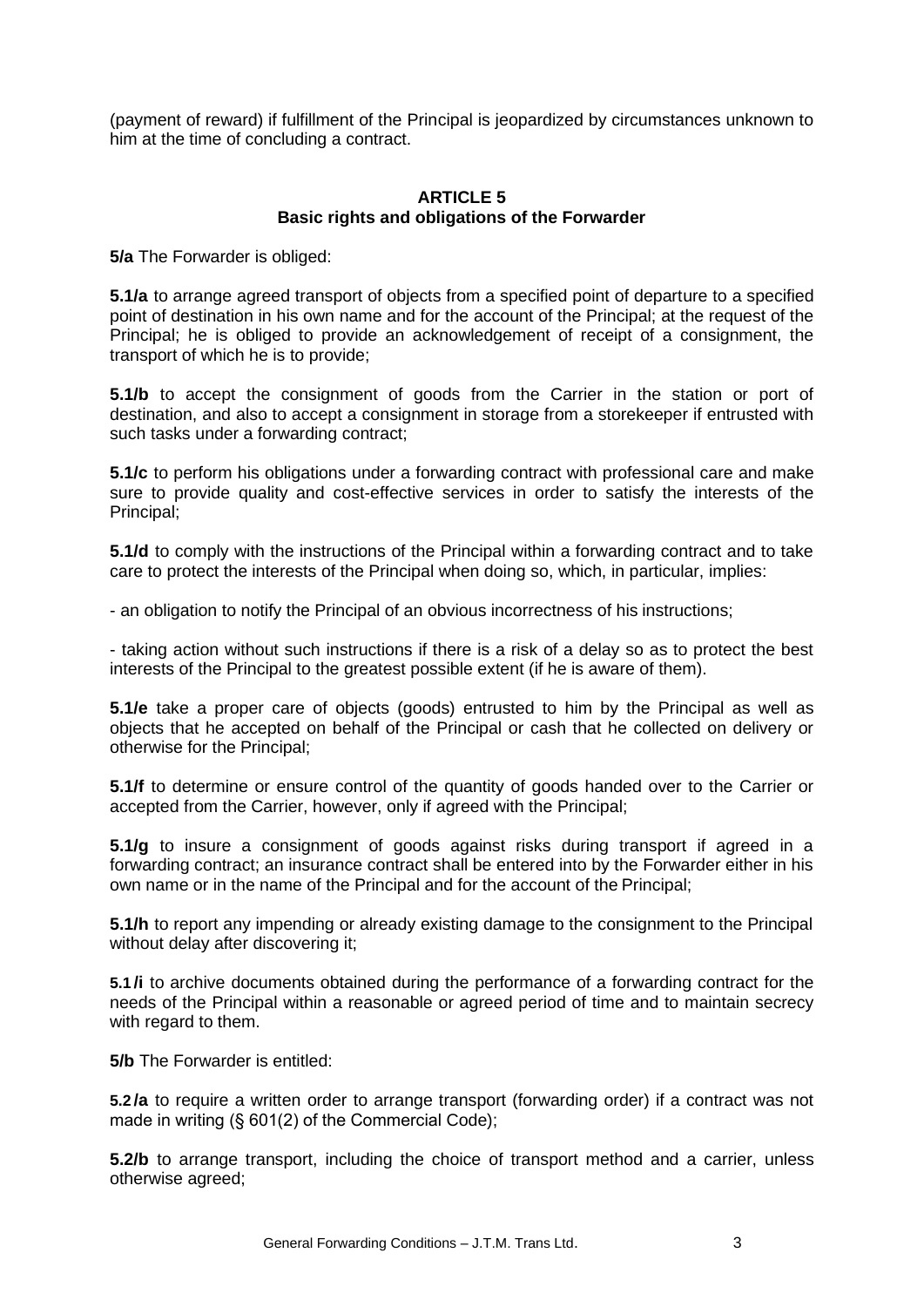**5.2/c** to require a reasonable advance payment for the costs related to the performance of a forwarding contract;

**5.2/d** to require payment of reward – contractual or, if not agreed, based on the rates for the services provided by the Forwarder;

**5.2/e** to require payment of necessary and useful costs incurred to him in relation to fulfillment of his obligations under a forwarding contract and also to require payment of costs incurred purposefully when fulfilling his obligation;

**5.2/f** to ask the Principal to rectify the incorrect or incomplete instructions and, at the same time, to require correct data in relation to the contents of the consignment and its nature;

**5.2/g** to require an explicit order to insure a consignment and specification of the type of insurance;

**5.2/h** to require an explicit order to collect cash on delivery or perform other collection action;

**5.2/i** to carry out the transport that he undertook to arrange, provided that it does not contradict the contract, or unless the Principal prohibits it until the transport is commenced (right to act as carrier - § 605(1) of the Commercial Code);

**5.2/j** to use other forwarder (an intermediate forwarder) for the arrangement of transport, while being liable to the Principal as if he arranged the transport himself;

**5.2/k** to deviate from instructions of the Principal if this is necessary to protect the interests of the Principal, in particular when at risk of a delay;

## **ARTICLE 6 Basic rights and obligations of the Principal**

**6/a** The Principal is obliged:

**6.1/a** to order the Forwarder in writing to arrange transport if a forwarding contract was not made in writing and if the Forwarder requests it;

**6.1/b** if there is an immediate risk of substantial damage to a consignment, to give the Forwarder necessary instructions in writing in response to his call; otherwise the Forwarder is entitled to sell the consignment;

**6.1/c** to provide the Forwarder with correct data in relation to the contents and nature of the consignment as well as to other facts necessary for the conclusion of a contract of carriage of a consignment, namely data regarding the type and quantity of goods, marks and signs, type of packaging, dimensions and weight of individual pieces, data with regard to dangerous nature of goods in terms of ADR and RID conventions, etc.; to notify the Forwarder in a timely manner of public law regulations (import and export permits, transit permits, customs regulations, etc.) if they may not be known to the Forwarder;

**6.1/d** to pay the Forwarder agreed reward on time; if not agreed, then pay reward in terms of the rates of the Forwarder in force at the time of concluding a forwarding contract. If there are no such rates, then pay a normal reward at the time of concluding a contract;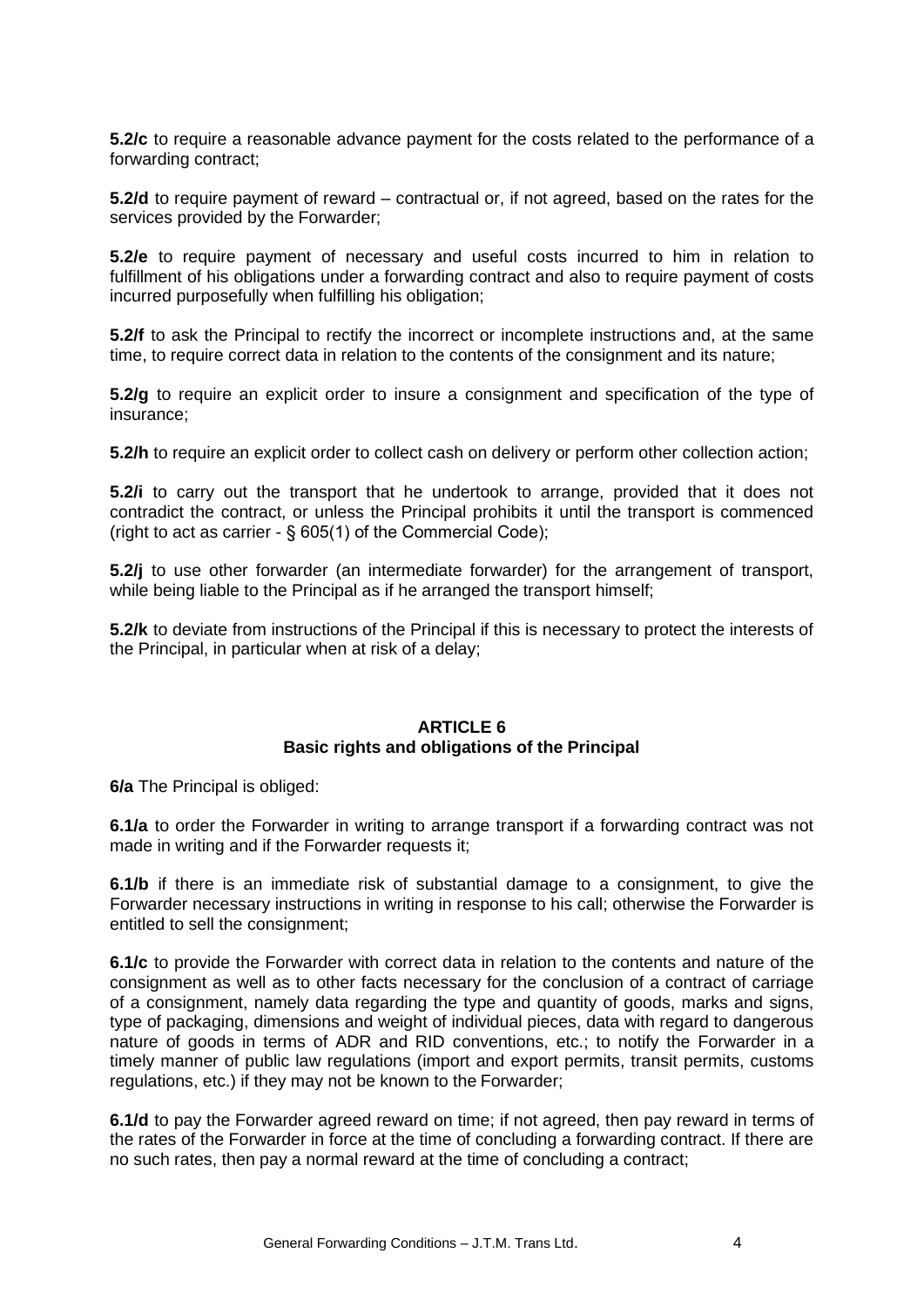**6.1/e** to make a reasonable advance payment at the request of the Forwarder to cover the costs related to the fulfillment of his obligations;

**6.1/f** to pay necessary, useful, and purposeful costs incurred to the Forwarder on time. To pay reward to the Forwarder and also pay the costs of return transport of goods if a consignee refuses to accept a consignment. Reward in such a case will be equal to the amount for the transport to a consignee. The Principal has a similar obligation in cases when he cancels the performance of agreed collection of cash on delivery or other collection action with the Forwarder, or if the amount concerned is not collected despite the efforts of the Forwarder and the consignment has to be returned;

**6.1/g** to order the Forwarder explicitly to insure a consignment if he wishes to insure it and if insurance was not stipulated in a forwarding contract;

**6.1 /h** to prohibit the Forwarder to act as carrier if the Principal does not wish the transport that the Forwarder undertook to arrange to be carried out by him.

**6/b** The Principal is entitled:

**6.2 /a** to require the arrangement of transport from the Forwarder under the conditions of a forwarding contract and these GFC-JTM;

**6.2/b** to give more detailed orders to the Forwarder within the scope of a forwarding contract as to the method, type, and route of transport and identification of a consignee;

**6.2/c** to order the Forwarder to halt transport with the Carrier and return a consignment provided that the consignee has not yet accepted a consignment or the right of disposition has not yet been transferred to a person to whom the Forwarder is not entitled to give orders;

**6.2/d** to require further auxiliary services in relation to the arrangement or carrying out a transport operation from the Forwarder if they are stipulated in a forwarding contract or separately;

**6.2/e** to withdraw from a forwarding contract in case of a fundamental breach of contract by the Forwarder.

### **ARTICLE 7 Liability of the Forwarder for damage and its extent**

**7/a** The Forwarder who commits a breach of his obligations under a forwarding contract, other commercial contract, or other obligations, or commits a breach of other non-contractual obligation laid down in the Commercial Code, is obliged to compensate for the damage caused to the injured party, unless he proves that the breach of his obligations was caused by circumstances excluding liability (§ 373, 374 and 757 of the Commercial Code).

The breach of obligations by the Forwarder, the damage and causal link between the two needs to be proved by the injured party (the Principal). The existence of circumstances excluding liability (an exculpatory reason) needs to be proven by the Forwarder.

**7/b** If the Forwarder is liable for the damage, his obligation to compensate for it shall be limited as follows: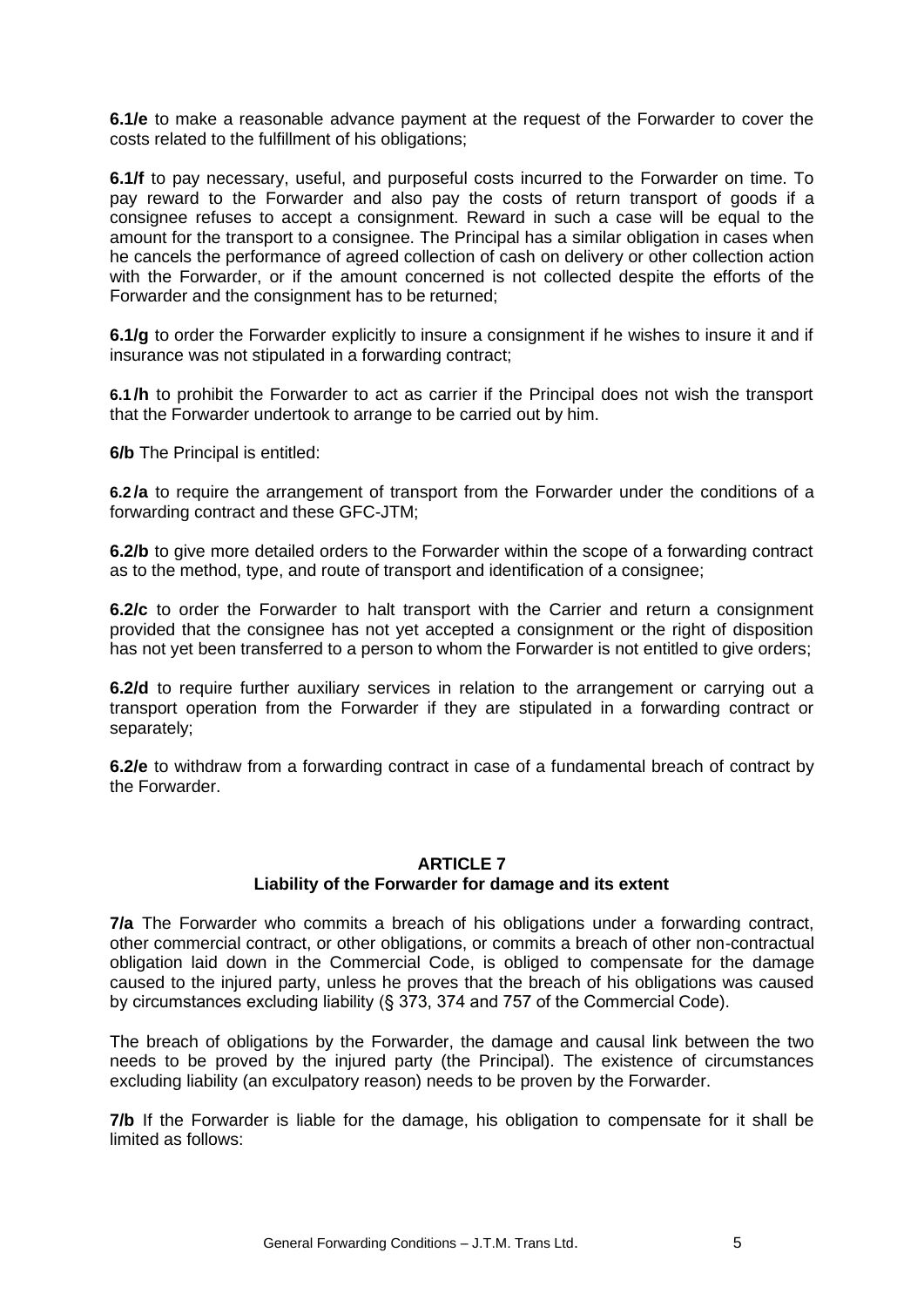**7.2/a** In case of the damage to a consignment that occurred during transport by a transport vehicle or during handling in relation to transport (e.g. during loading, reloading, unloading), the amount of damage shall be limited to 8.33 XDR per 1 kg of gross weight of defective, damaged, or lost goods, at most, however, to 20,000 XDR per one insurance event.

**7.2/b** In case of the damage caused by a delayed delivery (supply) of a consignment, the obligation of the Forwarder to compensate for the damage shall be limited by an agreed amount of transport charges.

**7.2/c** During storage, the liability of the Forwarder for lost, defective, or damaged goods shall be limited to the amount of

- 3.925 XDR per 1 kg of gross weight of defective, damaged, or lost goods, at most, however:

- 3.925 XDR per one insurance event (one consignment),

19,625 XDR if the damage suffered by the customer (the Principal) represents the difference between the desired and actual stocks.

**7.2/d** In case of other damages, the liability of the Forwarder to compensate for the damage shall be limited to 20,000 XDR per one insurance event.

**7/c** In case of a consignment of high-value goods or in case of a special interest of the Principal in delivery, a higher limit of liability of the Forwarder in a forwarding contract may be stipulated by way of derogation from the provisions of 7.2 of these GFC-JTM.

**7/d** Loss of profit and indirect damages shall not be reimbursed.

## **ARTICLE 8**

## **Liability of the Principal for damage and its extent**

**8/a** As for the liability of the Principal for damage and its extent, the same principle of liability and provisions of the Article 7 laying down the liability of the Forwarder shall apply.

**8/b** The provisions of 7.2/a and 7.2/c for the liability of the Forwarder shall not apply.

### **ARTICLE 9**

## **Circumstances excluding liability of the Forwarder and the Principal**

**9/a** Circumstances excluding liability of the Forwarder and the Principal for a breach of their contractual obligations will be considered obstacles having all the features as set out in § 374 of the Commercial Code.

**9/b** Liability shall not be excluded by an obstacle occurring at the time when the party concerned already was in delay with fulfillment of its obligation or as a result of its economic situation. Failure to obtain official authorisation (export, transit, import, foreign exchange) that should be applied for will not be considered a circumstance excluding liability unless otherwise agreed by both parties.

**9/c** The party that encounters an obstacle shall notify thereof the other party without delay.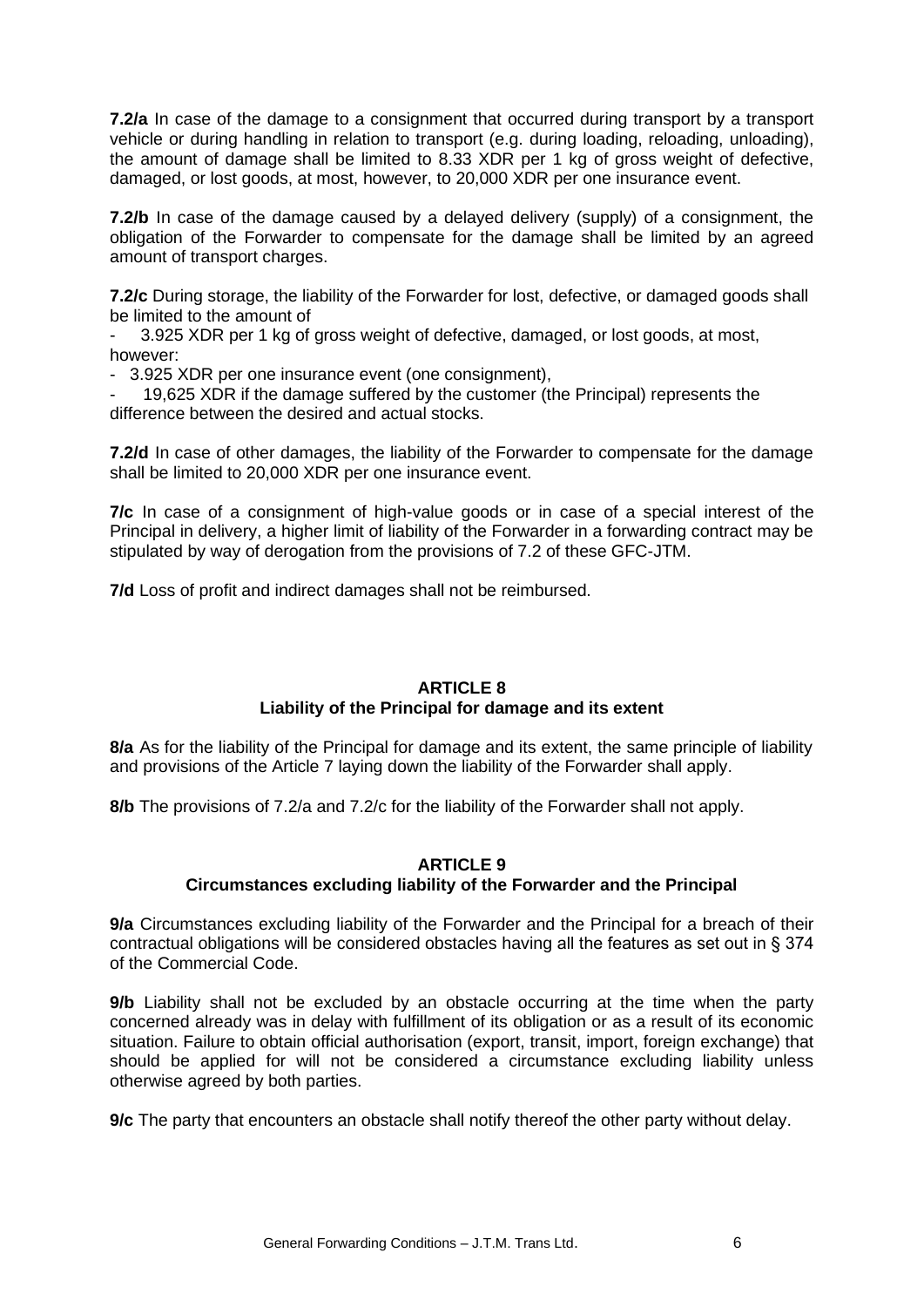**9/d** Effects excluding liability shall be limited to a period of time while the obstacle causing such effects lasts. If the obstacle lasts longer than a month from the moment until which the contractual obligation affected by the obstacle (e.g. provision of transport, storage of goods, advance payment of costs, payment of reward) should have been fulfilled, each party to a forwarding contract shall be entitled to withdraw from the contract, even in cases when the obligation was partially fulfilled. In case of a withdrawal from a contract, the Forwarder shall be entitled to payment of costs already incurred to him and a reasonable amount of reward. The Principal shall be entitled to a refund of a part of advance payment unspent until the withdrawal from the contract and to a refund of a reasonable amount of reward if it was paid in full when concluding a contract.

**9/e** The existence of an obstacle excluding liability has to be proven by the party that claims it.

## **ARTICLE 10 Auxiliary services of the Forwarder**

**10/a** The Forwarder, besides an arrangement of transport of goods, will often ensure other auxiliary and additional services related to transport of goods to the Principal. A prerequisite for this is an agreement on such matter with the Principal enshrined directly in a forwarding contract or outside of it. These services include e.g. storage of goods, control activities, insurance of consignments, collection actions, attendance of clearance procedures. Some of them are regulated by specific types of commercial contracts (e.g. a storage contract, a contract on control activities, an insurance contract, a contract on collection of cash, etc.). If such contracts are included within a single contract document along with a forwarding contact, they are referred to as mixed contracts.

**10/b** If these GFC-JTM also regulate auxiliary services, they shall apply regardless of whether an agreement on auxiliary service is included within the forwarding contract or exists outside of it. Auxiliary services may be arranged by the Forwarder in his own name and for the account of the Principal, or in the name of the Principal as his agent, or by himself. Auxiliary services shall be arranged by the Forwarder in return for payment which shall be included in a total payment for the arrangement of transport or determined separately.

### **ARTICLE 11 Storage of goods**

**11/a** If the Forwarder provides or ensures storage of goods within the scope of his activities, the following regulations shall apply to these activities:

**11.1/a** The goods shall be stored at the choice of the Forwarder in his own or other storerooms. If the Forwarder stores the goods in other than his own storeroom, he shall notify the Principal (the ordering party) of the name of the storekeeper and the location of storage.

**11.1/b** The Principal is entitled to inspect the storerooms on his own or have them inspected. Any reservations or complaints pertaining to the storerooms or placement of goods must be raised immediately. If the Principal does not exercise his right for inspection, he waives future complaints with respect to the type and manner of placement of goods provided that the storeroom and placement of goods were chosen with due care by the Forwarder. The Principal is entitled to enter the storeroom only accompanied by the Forwarder or a storekeeper.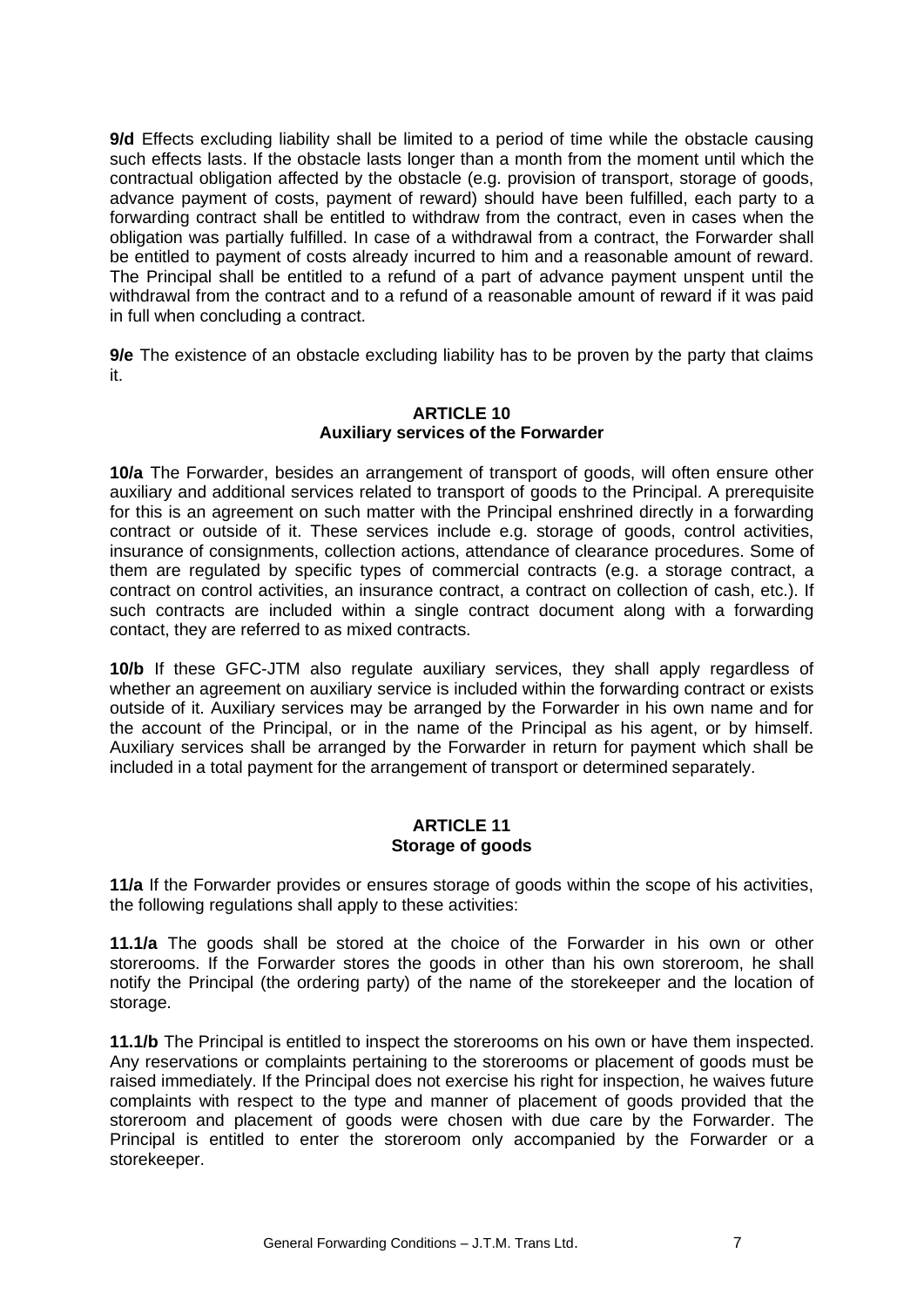**11.1/c** If the Principal handles the goods during storage (e.g. sampling), the Forwarder is entitled to require that the determination of quantity, weight and qualities of goods takes place in his presence. If the Principal fails to meet this requirement, the Forwarder shall not be held liable for any damages found later except when the damages are demonstrably unrelated to such handling.

**11.1/d** The Principal shall be liable to the Forwarder, other storekeepers, or third parties (depositors) for any damages caused by the Principal, his employees, or persons designated by him after entering a storeroom, or incurred by his faulty goods to the Forwarder, storekeeper, other storekeepers or depositors.

**11.1/e** The Forwarder may in case of inventory differences pertaining to the stored goods of the same Principal, if deficit and surplus occur at the same time, calculate a value balance of stocks.

**11.1/f** If the Forwarder has reasonable doubts as to whether his claims against the Principal are collateralised by the value of stored goods, he is entitled to set a time limit within which the Principal has to secure the claims of the Forwarder by any other means. If the Principal fails to meet such a requirement of the Forwarder within a set time limit, the Forwarder is entitled to immediately terminate or withdraw from the storage contract.

**11/b** Other matters in the relationship between the Forwarder as a storekeeper and the Principal as a depositor shall be regulated by the provisions of the Commercial Code (Storage contract § 527 - 535).

## **ARTICLE 12 Invoicing and methods of payment**

**12/a** The basis for payment of monetary claims of the Forwarder is an invoice issued by the Forwarder payable within 15 days of its receipt by the Principal, unless otherwise agreed by both parties, assuming that the delivery takes 3 days for a domestic and 10 days for an international invoice.

**12/b** The Principal is, at his own risk and expense, obliged to pay a monetary claim (an invoice) to a business (or current) account of the Forwarder with the bank stated in the invoice or in a forwarding contract. A monetary obligation of the Principal paid through a bank is settled upon crediting of the paid amount to the account of the Forwarder with his bank. If the monetary obligation is settled by the Principal by post, it is considered settled after payment of the amount to the Forwarder. In exceptional cases of settling a monetary obligation in cash the Principal is obliged to settle his obligation at his own risk and expense in the registered office of the Forwarder.

**12/c** If the Principal is in delay with settling his monetary obligation, he is obliged to pay the Forwarder an agreed interest for late payment for every day in delay in the amount of 0.05% (18.25% annually) of the amount due.

**12/d** If the Principal is in delay with settling his monetary obligation, he is obliged to pay the Forwarder a contractual penalty for every day in delay in the amount of 0.07% (25.55% annually) of the amount due.

## **ARTICLE 13 Securing the performance of contractual obligations**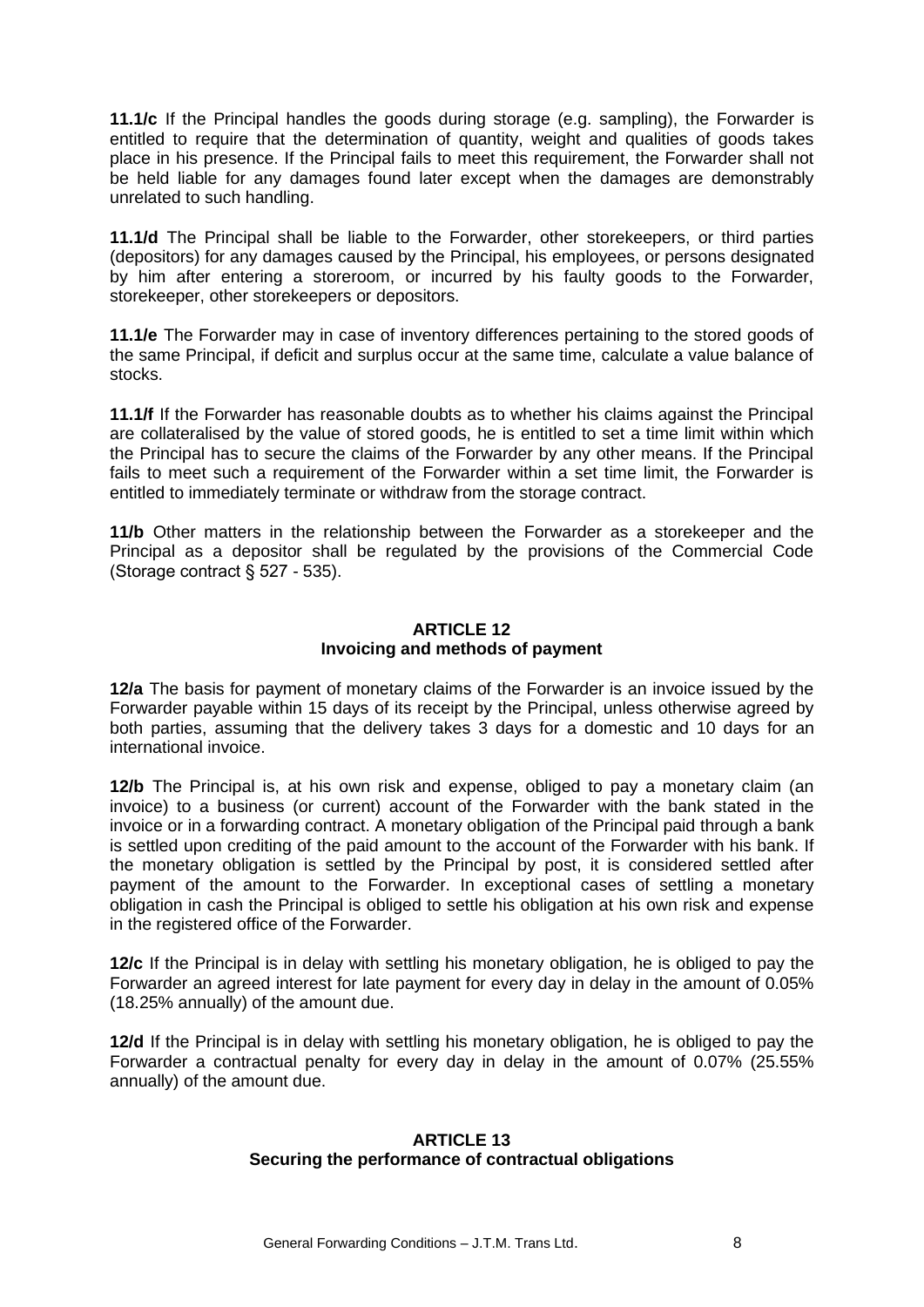## **13/a** Contractual penalty

To secure the performance of contractual obligations, parties to a contract may stipulate a contractual penalty within a forwarding contract that represents a flat-rate compensation for damages. Either party is entitled to payment of a contractual penalty in case of a breach of contractual obligation to be fulfilled regardless of whether the entitled party has suffered any damage or not. An arrangement regarding a contractual penalty requires written form, determination of secured obligation and the amount of penalty (refer to § 544-545 of the Civil Code and § 300-302 of the Commercial Code).

### **13/b** Lien

To secure all his claims against the Principal, the Forwarder has a right of lien on a consignment as long as he holds it. A right of lien is enforced by retaining the possession of the object. The Forwarder is obliged to notify the Principal of retaining the possession of the object without delay within 3 days. The Forwarder is obliged to take care of the retained object and protect it against destruction, damage, or loss. The Principal is obliged to pay costs for care and protection of the consignment. The object may be used only with the consent of the debtor.

### **ARTICLE 14 Final provisions**

## **14/a** Place of fulfillment

It is required for a proper fulfillment of obligations of parties to a forwarding contract that the obligation is fulfilled in the place of a registered office of the Forwarder or in the place of his premises to which the order or forwarding order was addressed unless the nature of the obligation allows optional or obligatory fulfillment in another place.

### **14/b** Withdrawal from the contract

Parties may withdraw from the forwarding contract only in cases laid down in the forwarding contract itself, these GFC-JTM, the Commercial Code (§ 344 – 354), or other acts. The unilateral withdrawal from the forwarding contract without a legal reason is not permitted. However, the parties to a contract may agree on compensation.

### **14/c** Limitation of rights

**14.3/a** The limitation period with regard to the rights arising from damages to transported objects and a late delivery of consignment against the Forwarder and the Carrier shall expire after a period of one year. The limitation period with regard to the rights arising from total destruction or loss of the consignment shall run from the original date of delivery of the consignment to the consignee and, as far as other rights are concerned, from the date of delivery of the consignment. The general limitation period of four years shall apply to deliberately caused damages.

**14.3/b** As for other rights of the Forwarder and the Principal arising from the forwarding contract, the general limitation period of four years shall apply.

**14.3 /c** Other matters with regard to limitation of rights are regulated by § 387-408 of the Commercial Code.

**14/d** Governing substantive law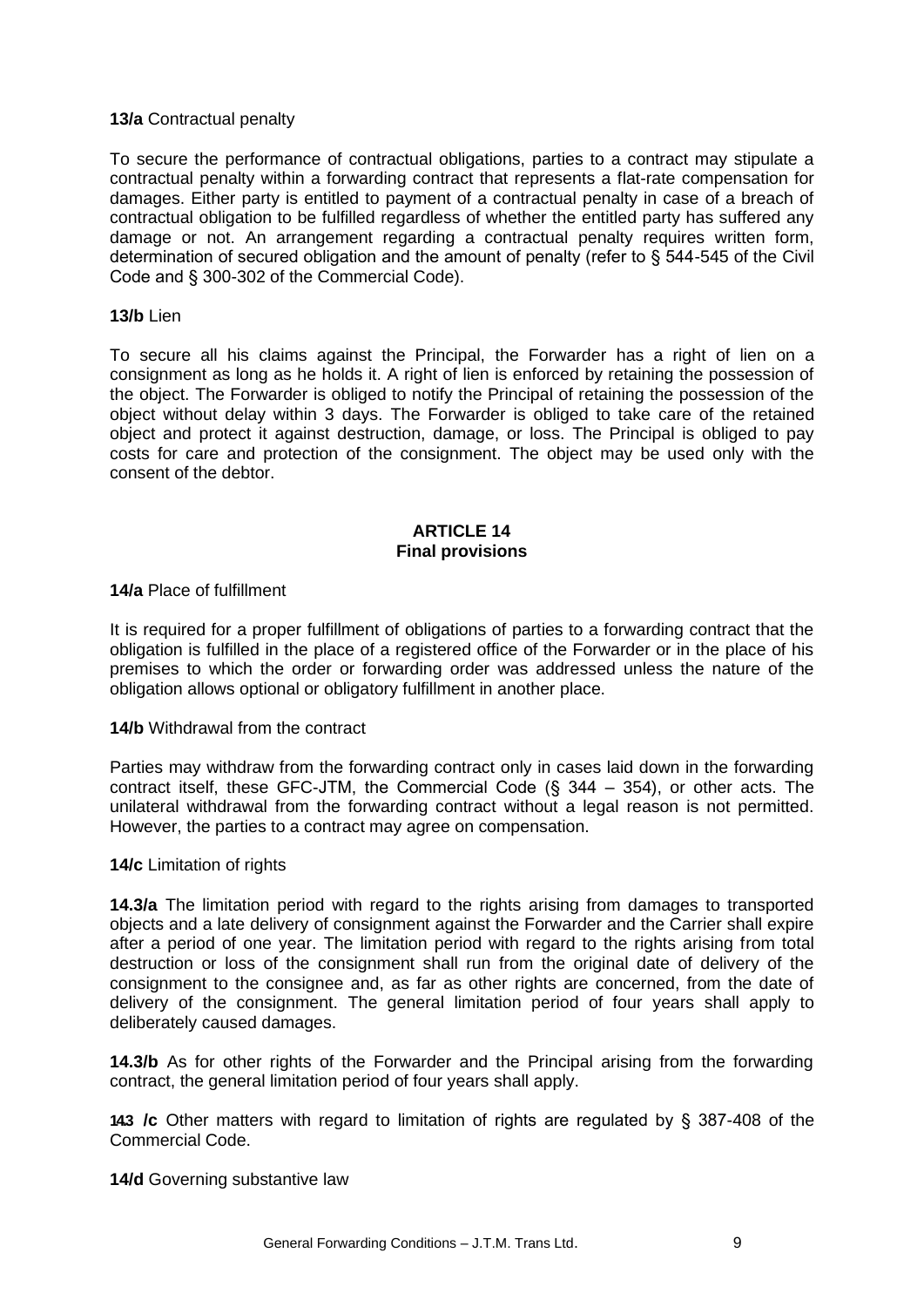**14.4 /a** A domestic forwarding contract is always governed by the Slovak law.

**14.4 /b** Also, an international forwarding contract is governed by the Slovak law unless the parties to a contract explicitly choose the law of another state.

### **14/e** Dispute resolution

**14.5 /a** Any disputes arising from the forwarding contract or in relation to it, including its validity, interpretation and termination, shall be primarily resolved by negotiation and agreement.

**14.5/b** If there is no agreement between the parties and the dispute has arisen between domestic parties to a forwarding contract, each of the parties is entitled to bring the dispute for resolving before the Royal Development court of arbitration (RSRD) – a selected legal entity ROYAL DEVELOPMENT – RSRD, association of legal entities, or a competent ad hoc arbitrator in accordance with the arbitration clause of the contract as follows: " All disputes arising from this contract, including disputes over its validity, interpretation, or termination, change of legal status, including the cases of claiming compensation for damages against a statutory representative of a company under the Commercial Code shall be submitted for resolving to an arbitrator of the Royal Development court of arbitration (i.e. a designated legal entity of the ROYAL DEVELOPMENT – RSRD, association of legal entities), or an ad hoc arbitrator Ing. Miloš Valach, or an ad hoc arbitrator Zuzana Valachová, based on the agreement of contractual parties on the method of designating an arbitrator. The choice of arbitrator shall be left up to the complainant or a selected legal entity. Arbitration shall be conducted under the Rules of Arbitration of the RSRD - ad hoc arbitrators (including specification of arbitration fees and laying down the procedure of arbitration), which are available at [www.royaldevelopment.sk.](http://www.royaldevelopment.sk/) The parties shall defer to the decision of the competent arbitrator, which shall be binding and unalterable for the parties. Pursuant to the Act No. 244/2002 Coll., parties designate a selected legal entity ROYAL DEVELOPMENT – RSRD, association of legal entities under the Act No. 244/2002 Coll. Section 6(3) and Section 8(1),(2a). Documents in relation to bringing a legal action should be delivered to the following address: Suľany 243, 951 25 Hruboňovo, Slovak Republic.

**14.5/c** The wording of an arbitration clause (agreement) for international disputes: All disputes arising from this contract, including disputes over its validity, interpretation, or termination, change of legal status of the dispute shall be resolved before the Royal Development court of arbitration - a selected legal entity ROYAL DEVELOPMENT – RSRD, association of legal entities or by a competent ad hoc arbitrator. "All disputes arising from this contract, including disputes over its validity, interpretation, or termination, change of legal status, including the cases of claiming compensation for damages against a statutory representative of a company under the Commercial Code shall be submitted for resolving to an arbitrator of the Royal Development court of arbitration (i.e. a designated legal entity of the ROYAL DEVELOPMENT – RSRD, association of legal entities), or an ad hoc arbitrator Ing. Miloš Valach, or an ad hoc arbitrator Zuzana Valachová, based on the agreement of contractual parties on the method of designating an arbitrator. The choice of arbitrator shall be left up to the complainant or a selected legal entity. Arbitration shall be conducted under the Rules of Arbitration of the RSRD - ad hoc arbitrators (including specification of arbitration fees and laying down the procedure of arbitration), which are available a[t](http://www.royaldevelopment.sk/) [www.royaldevelopment.sk.](http://www.royaldevelopment.sk/) The parties shall defer to the decision of the competent arbitrator, which shall be binding and unalterable for the parties. Pursuant to the Act No. 244/2002 Coll., parties designate a selected legal entity ROYAL DEVELOPMENT – RSRD, association of legal entities under the Act No. 244/2002 Coll. Section 6(3) and Section 8(1),(2a). Documents in relation to bringing a legal action should be delivered to the following address: Suľany 243, 951 25 Hruboňovo, Slovak Republic. Arbitration shall be conducted in